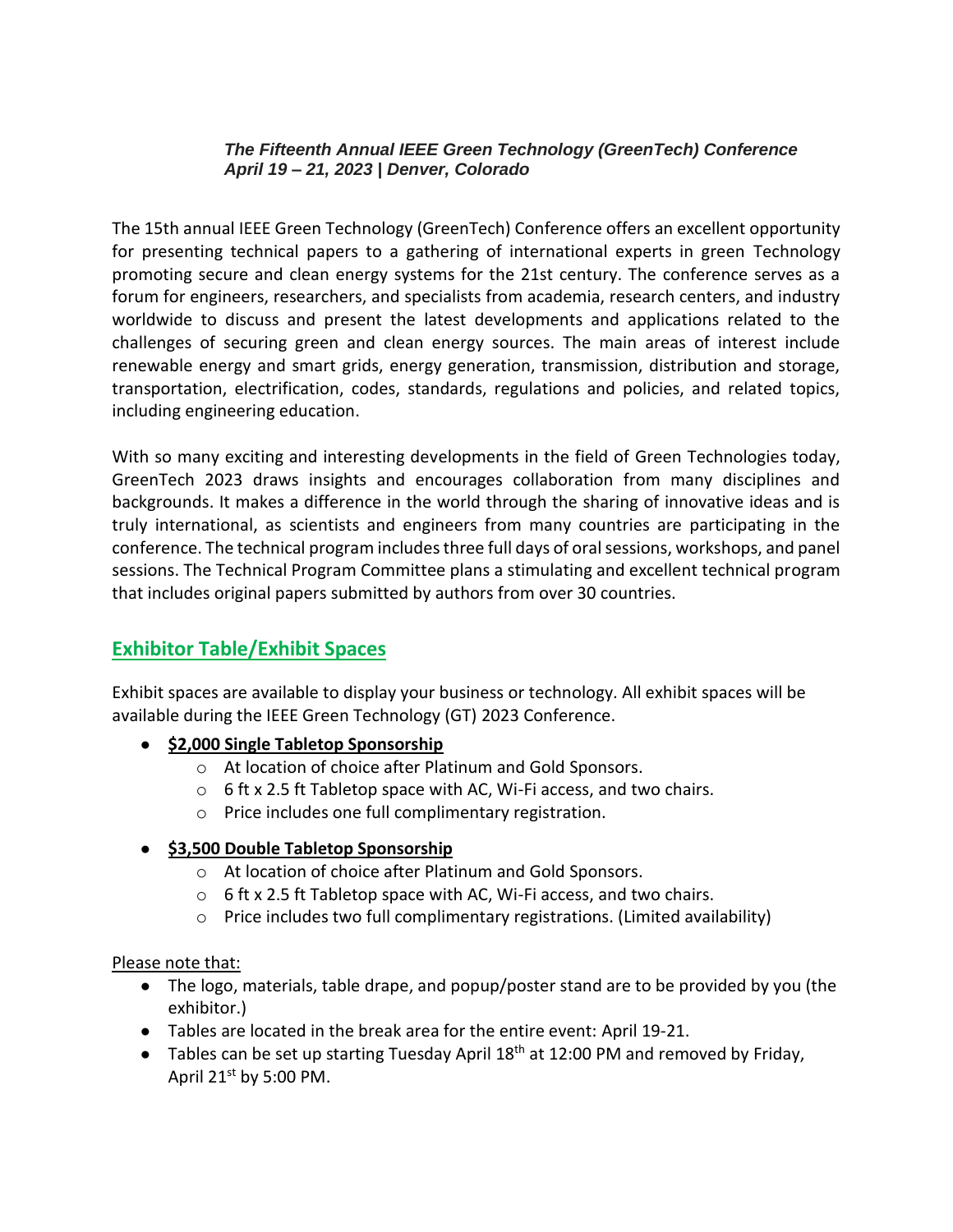#### **Platinum Support – \$20,000+**

- Exclusive Platinum Supporter
- Exhibit space at preferred location with up to three table setups.
- Special Recognition as Exclusive Platinum supporter at the banquets and extra-large size logo on the GT website
- Full page ad in the conference program
- Full page ad in the conference proceedings
- One scheduled session during one of the GT conference tracks, if requested
- Ability to add (2) items of literature and one gift to the registration bag (All items must be provided by you and delivered to the venue hotel no later than April 3<sup>rd</sup>, 2023.)
- Six Full Complimentary Registrations

#### **Gold Support – \$10,000+**

- Limit of four Gold Supporters
- Exhibit space at preferred location with up to two table setups.
- Special Recognition as Gold supporter at the banquet and large-size logo on the GT website
- $\bullet$  (1/2) page ad in the conference program
- $\bullet$  (1/2) page ad conference proceedings
- One scheduled track, during the GT Conference, if requested.
- Ability to add (2) items of literature and one gift to the registration bag (All items must be provided by you and delivered to the venue hotel no later than April 3<sup>rd</sup>, 2023).
- Four Full Complimentary Registrations

#### **Silver Support – \$5,000+**

- Special Recognition as Silver supporter at the banquet and medium size logo on website
- $\bullet$  (1/4) page ad in the conference program
- (1/4) page ad conference proceedings
- One scheduled session during one of the GT Conference tracks, if requested
- Ability to add (2) items of literature and one gift (All items must be provided by you and delivered to the venue hotel no later than April 3<sup>rd</sup>, 2023).

## **Bronze Support - \$2,500+**

- Special Recognition as Bronze supporter at the banquet and small-size logo on website
- Logo as financial supporter in the conference program
- Logo as financial supporter in the Conference proceedings
- Ability to add (2) items of literature and one gift (All items must be provided by you and delivered to the venue hotel no later than April  $3^{rd}$ , 2023).

## **Friends Support - \$500 - \$2,500**

- Special Recognition as Friends supporter at the banquet and on the GT website
- Logo as financial supporter in the conference program